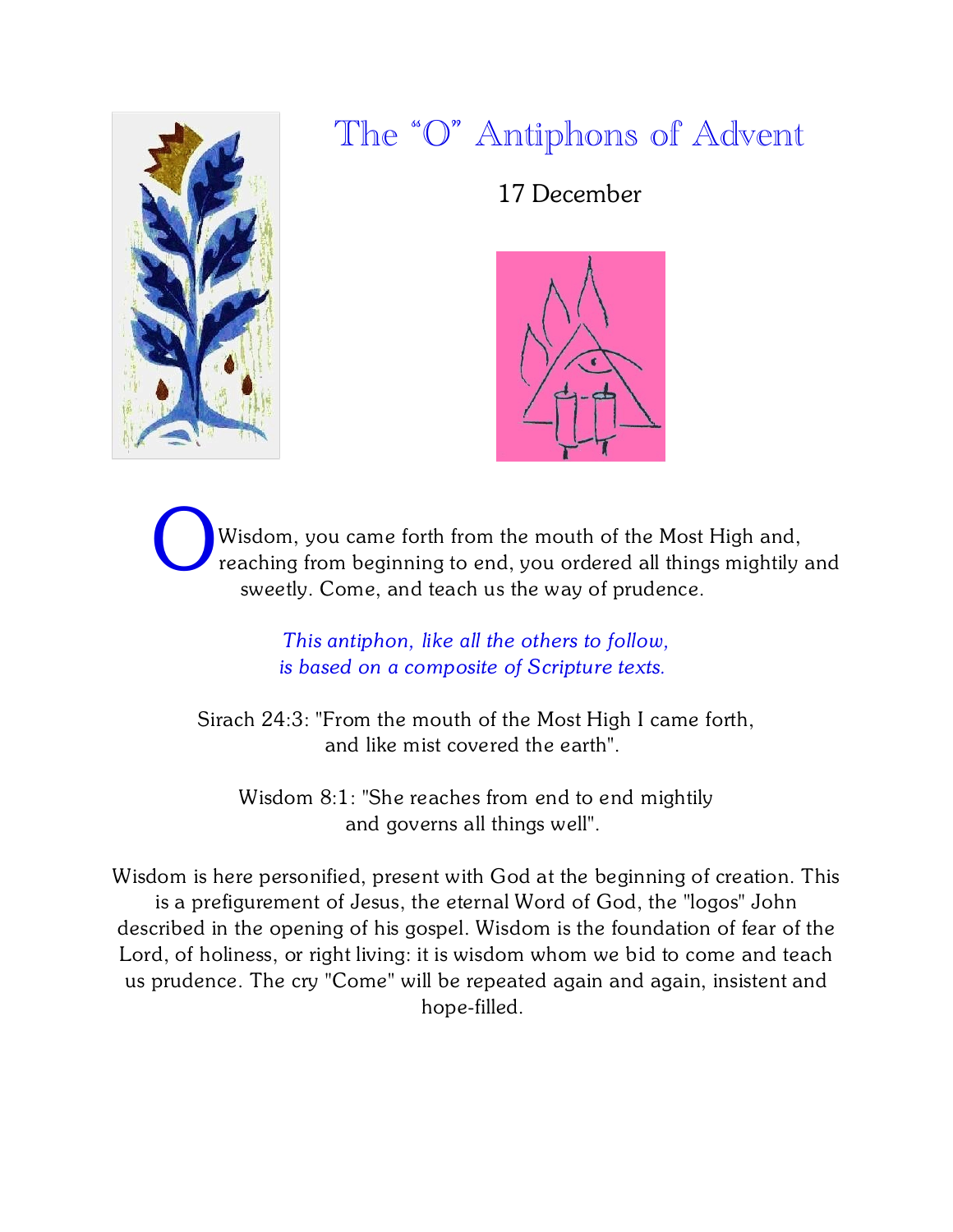

18 December



Adonai and Ruler of the House of Israel, you appeared to Moses in the fire of the burning bush and on Mount Sinai gave him your law. Come, and with outstretched arm redeem us.

Exodus 3:2: "An angel of the Lord appeared to him in fire flaming out of a bush. As he looked on, he was surprised to see that the bush, though on fire, was not consumed".

Exodus 6:6: "Therefore say to the Israelites: I am Yahweh. I will free you from the enforced labor of the Egyptians and will deliver you from their slavery. I will rescue you by my outstretched arm and with mighty acts of judgment".

"Adonai" is Hebrew for "my Lord", and was substituted by devout Jews for the name "Yahweh", out of reverence. With this second antiphon we progress from creation to the familiar story of God manifesting himself by name to Moses and giving his law to Israel as their way of life. We are also reminded of the Israelites' deliverance from bondage under pharaoh - a foreshadowing of our own redemption from sin. The image of God's arm outstretched in power to save his chosen people also brings to mind the later scene of Jesus with his arms outstretched for us on the cross.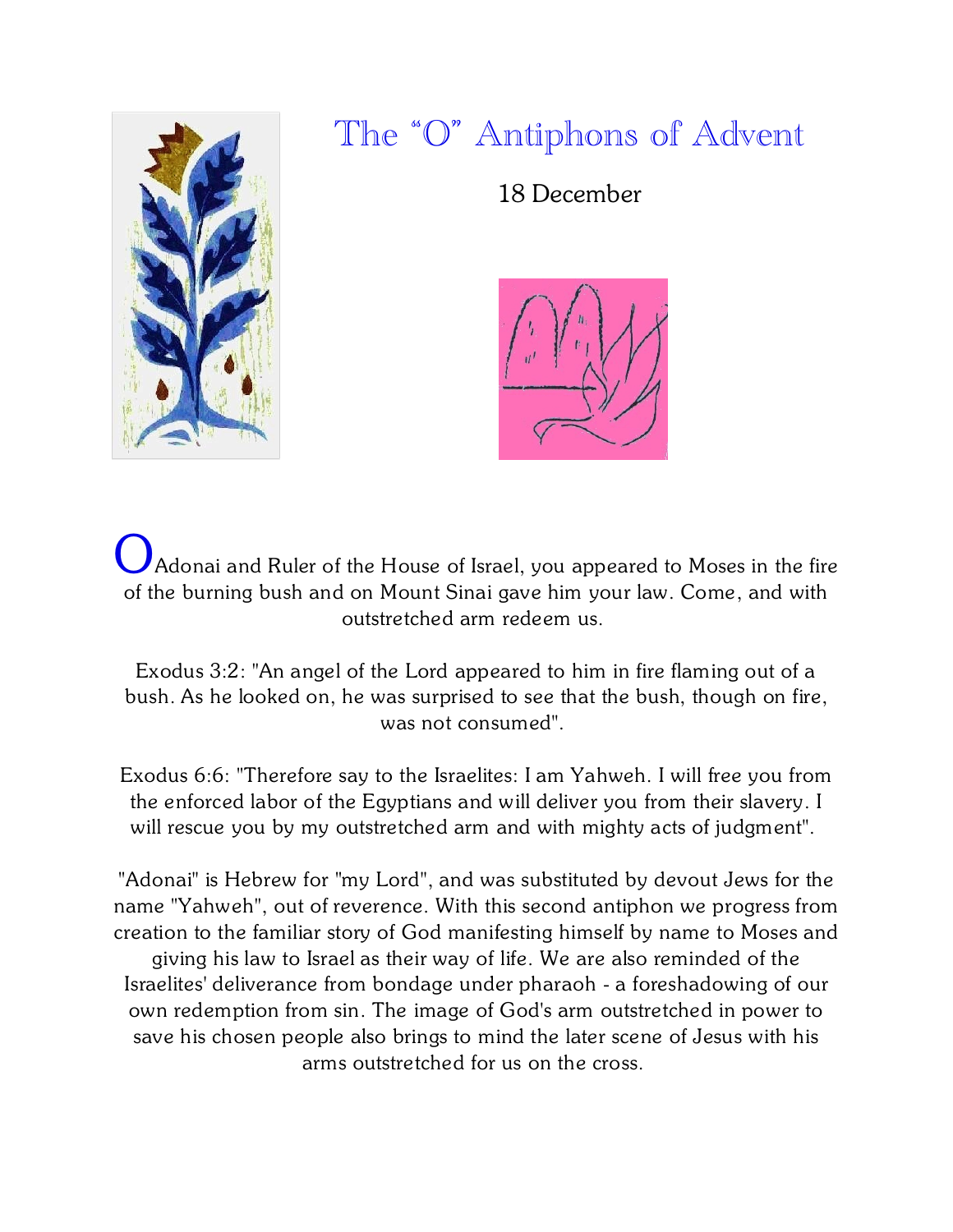

19 December



Root of Jesse,

you stand as a sign for the peoples; before you kings shall keep silence and to you all nations shall have recourse. Come, save us, and do not delay.

Isaiah 52:13, 15; 53:2: "See, my servant shall prosper... So shall he startle many nations, because of him kings shall stand speechless. ...He grew up like a sapling before him, like a shoot".

Isaiah prophesied a restoration of David's throne - a new branch budding out of the old root. Christ is the root of Jesse in a two-fold sense: he is the descendant of David, who was the youngest son of Jesse, and he inherited the royal throne. The angel foretold to Mary, "The Lord God will give him the throne of David his father. He will rule over the house of Jacob forever and his reign will be without end" (Luke 1:32-33).

 Our hearts more and more urgently cry out for God's reign to extend over all humanity: "Come, save us, and do not delay".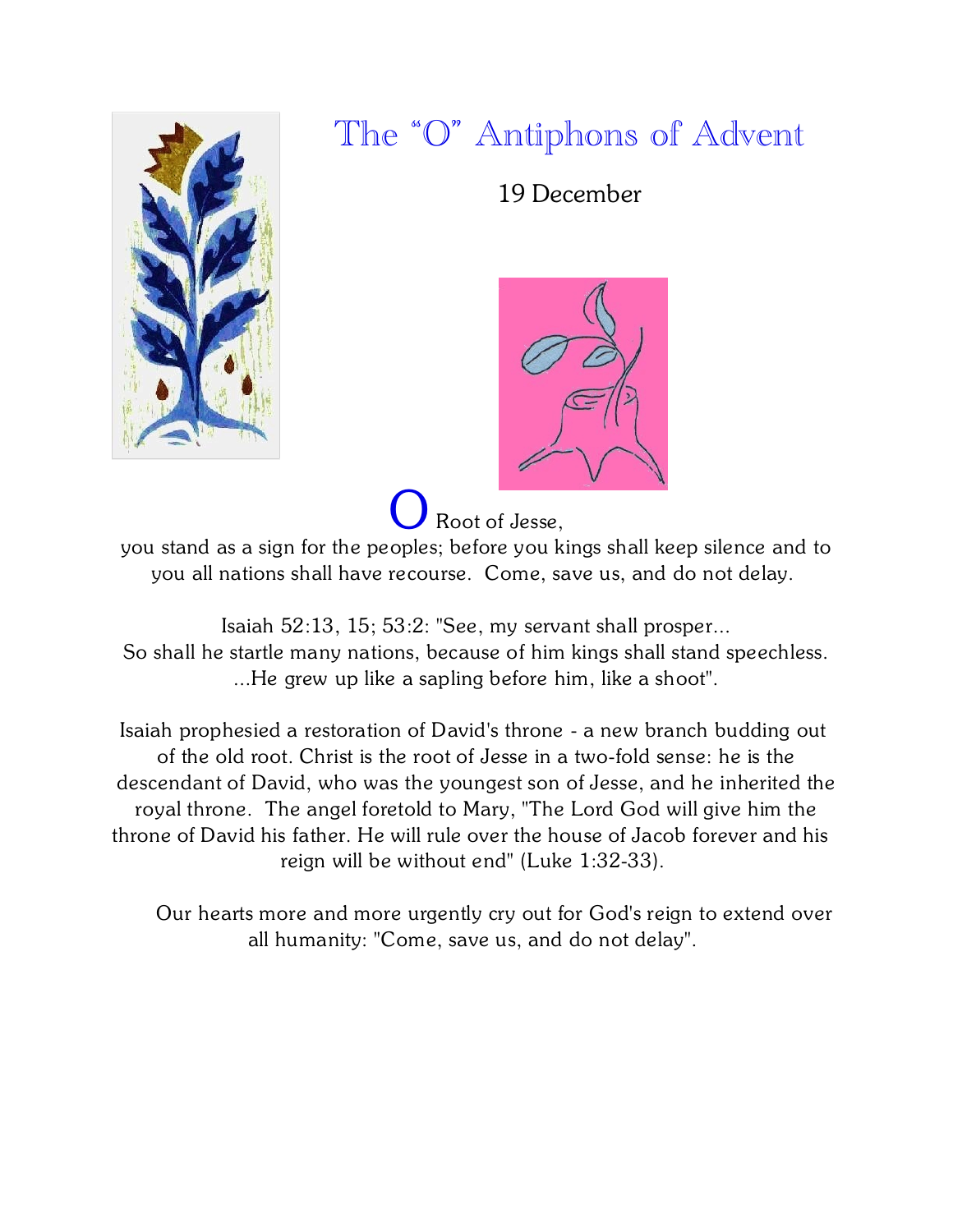

#### 20 December



**Key of David** and Scepter of the House of Israel; you open and no man closes; you close and no man opens. Come, and deliver from the chains of prison those who sit in darkness and in the shadow of death.

Isaiah 22:22: "I will place the key of the House of David on his shoulder. When he opens, no one shall shut; when he shuts, no one shall open.

Revelation 3:7: "To the presiding spirit of the church in Philadelphia write this: 'The holy One, the true, who wields David's key, who opens and no one can close, who closes and no one can open'".

Isaiah 42:6-7: "I formed you, and set you as a covenant of the people, a light for the nations, to open the eyes of the blind, to bring out prisoners from confinement, and from the dungeon those who live in darkness".

The key and scepter are traditional symbols of kingly power and authority. Christ, the anointed one, is the heir of David and possessor of the kingdom. Jesus himself also made use of this symbol, showing the prophetic relationship of the earthly kingdom of David to the kingdom of God. All power and authority was given to him after the resurrection, and he entrusted this power to "bind and to loose" to Peter and the ministers of his church.

In the closing petition we look to Jesus to unlock the fetters of sin that keep us s tightly chained. It is he who frees us from our captivity. We recall the deliverance proclaimed by the psalmist of old: "they dwelt in darkness and gloom, bondsmen in want and in chains,...and he led them forth from darkness and gloom and broke their bonds asunder" (Psalm 107: 10, 14).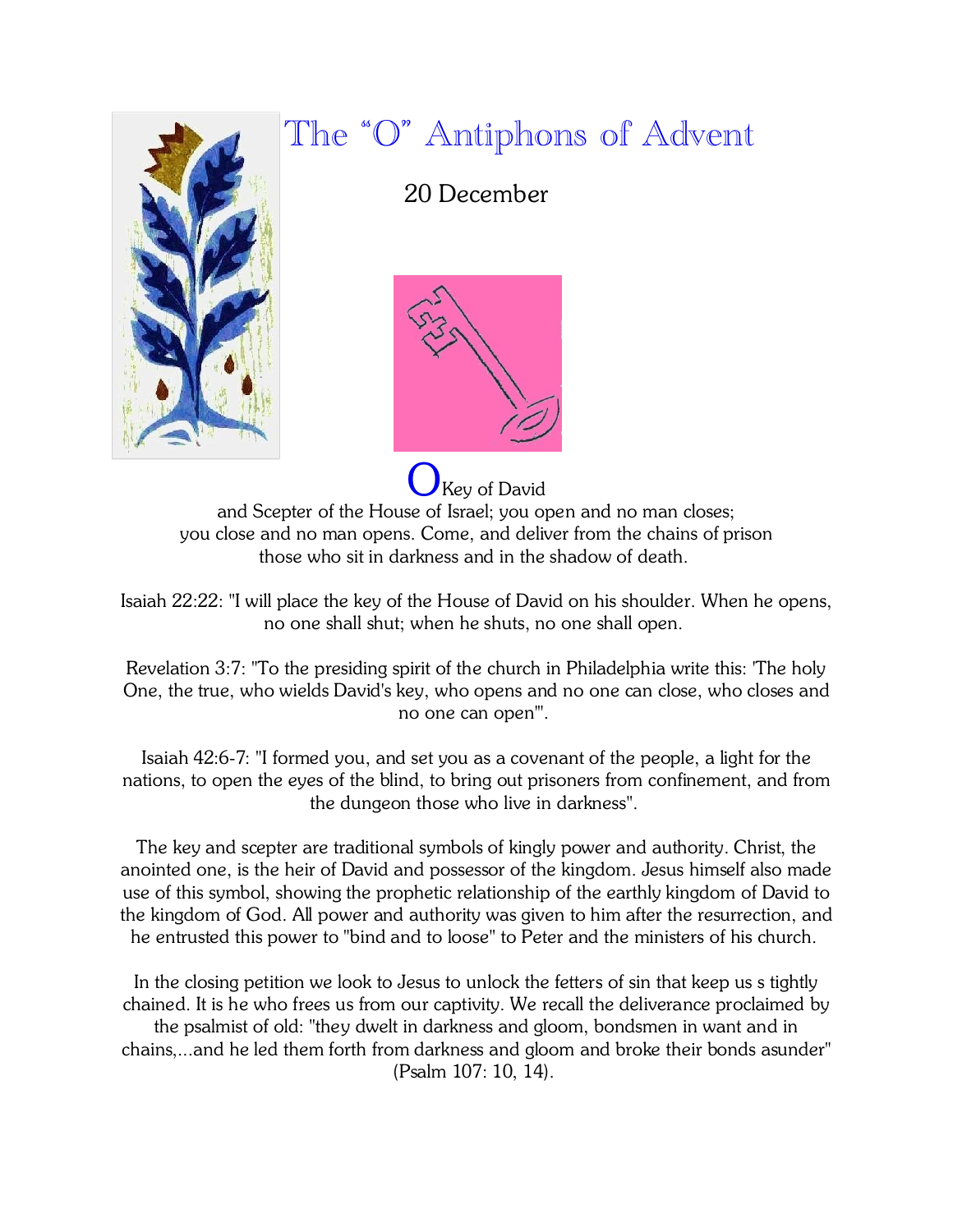

21 December



Rising Dawn, Radiance of the Light eternal and Sun of Justice: come and enlighten those who sit in darkness and in the shadow of death.

Isaiah 9:1: "The people who walked in darkness have seen a great light. Upon those who dwelt in the land of gloom a light has shone".

> Malachi 3:20: "For you who fear my name, there will arise the sun of justice with its healing rays".

2 Peter 1:19: "Keep your attention closely fixed on it, as you would on a lamp shining in a dark place, until the first streaks of dawn appear and the morning star rises in your heart".

This title is variously translated "morning star", "Dayspring", "rising sun", "radiant dawn", "orient". All beautifully express the idea of light shattering the darkness of night, of sin and death, of sickness and despair, with its brightness bringing healing and warmth to cold hearts. Jesus is indeed the true light, the radiance of his Father's splendor. The church prays thispetition daily in the Benedictus, joining in the words of Zechariah: "He, the Dayspring, shall visit us in his mercy to shine on those who sit in darkness and in the shadow of death" (Luke 1:78-79).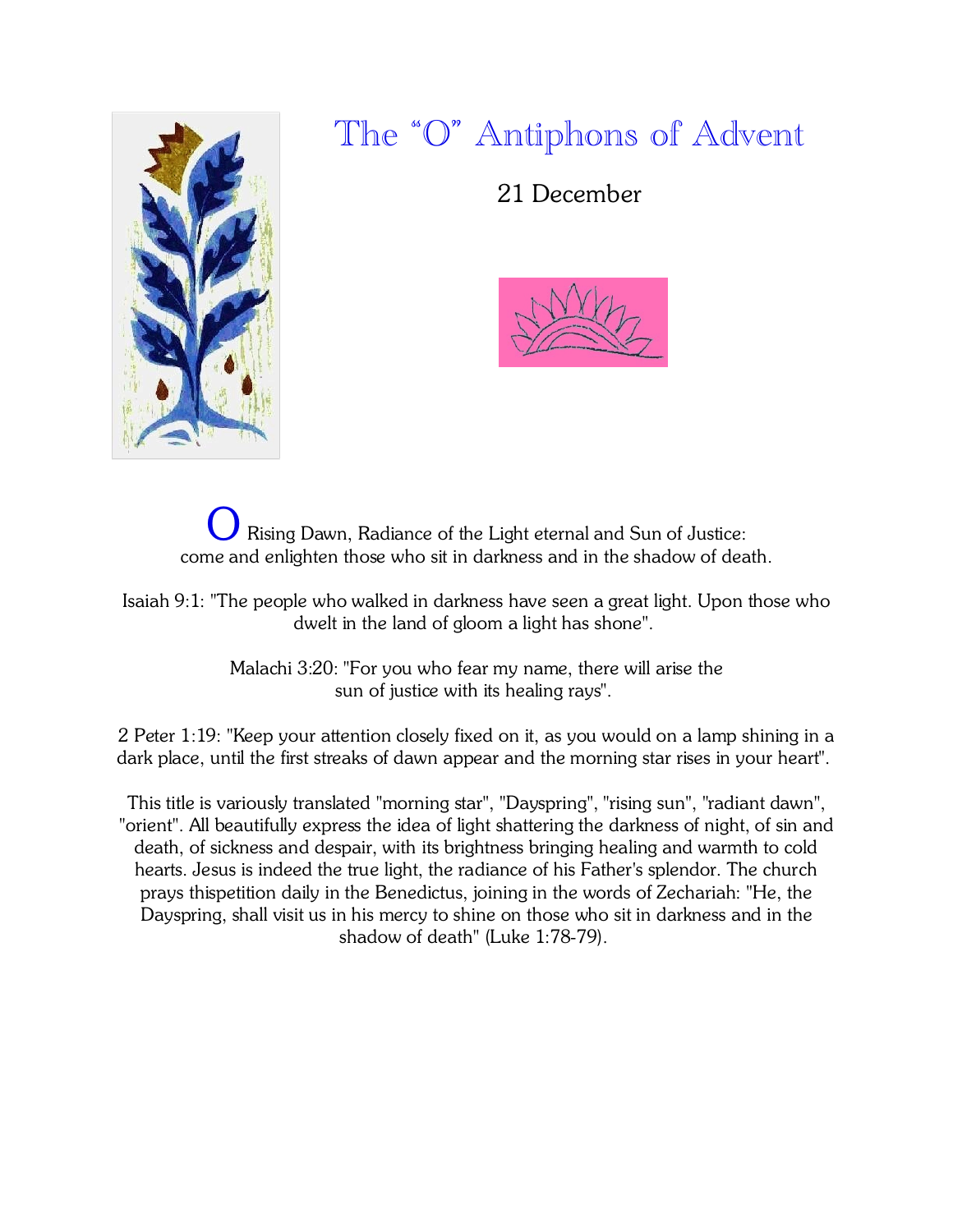

22 December



- King of the Gentiles and the Desired of all, you are the cornerstone that binds two into one. Come, and save man whom you fashioned out of clay.
- Isaiah 28:16: "Therefore, thus says the Lord God: See, I am laying a stone in Zion, a stone that has been tested, a precious cornerstone as a sure foundation".

Ephesians 2:14: "He it is who is our peace, and who made the two of us one by breaking down the barrier of hostility that kept us apart".

The earlier antiphons have already alluded to the Messiah coming not only to Israel but to convert the gentile nations and redeem them for his own. Now this sixth antiphon clearly addresses the savior as the king of the gentiles (Jer.10:7) and the Desired One of the nations. The Messiah is the cornerstone on whom our spiritual foundations are laid, but on whom unbelievers stumble (Matt. 21:42). This cornerstone unites and binds Jew and gentile into one, making peace between them.

The plea is that God save all humanity, all his creation that he formed from the dust of the earth (Gen.2:7). We yearn for him once again to breathe the breath of his new life into us.